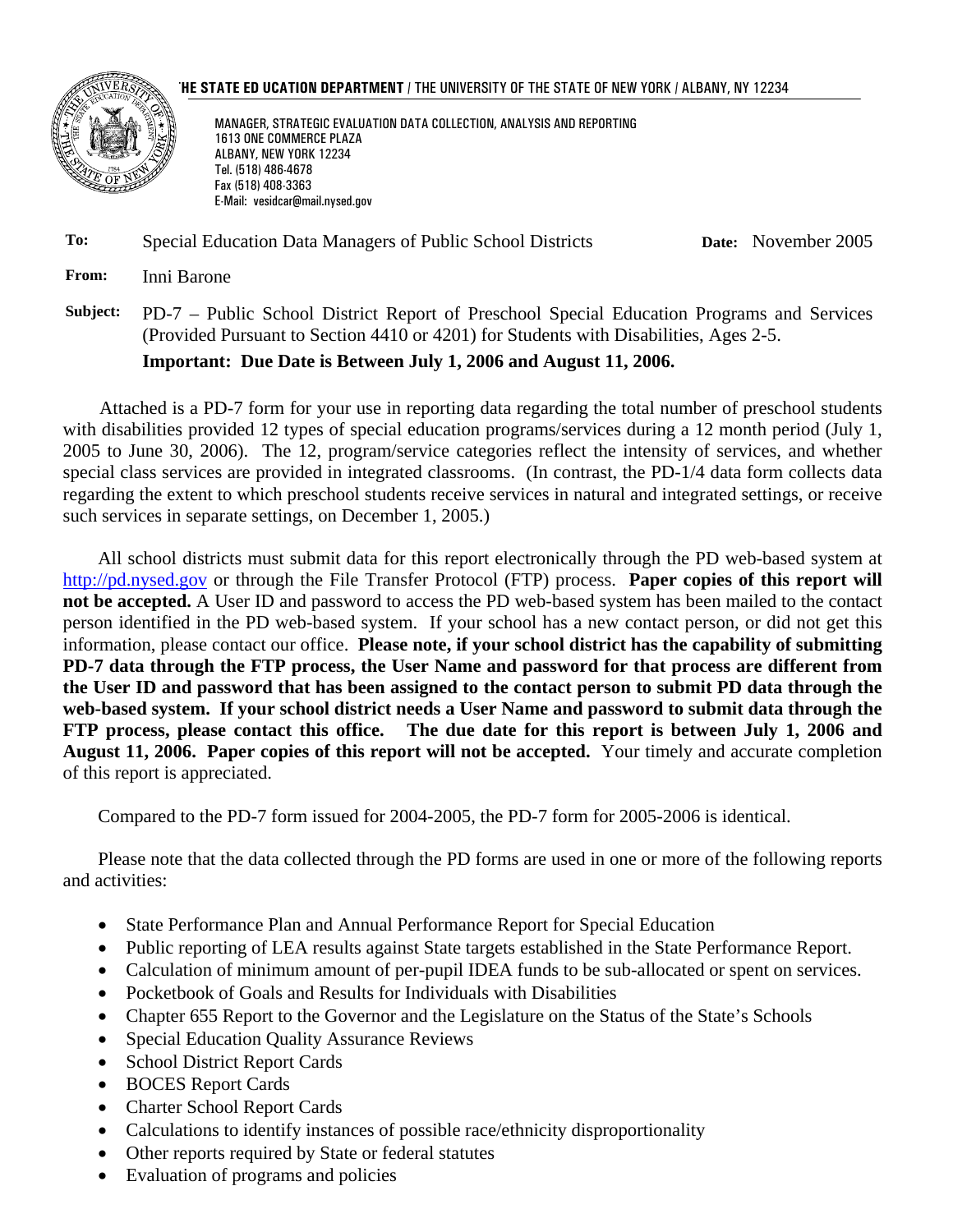If you have any questions or are in need of assistance in completing this report, please contact the Strategic Evaluation Data Collection, Analysis and Reporting (SEDCAR) Unit by using the contact information provided in the letterhead. Thank you.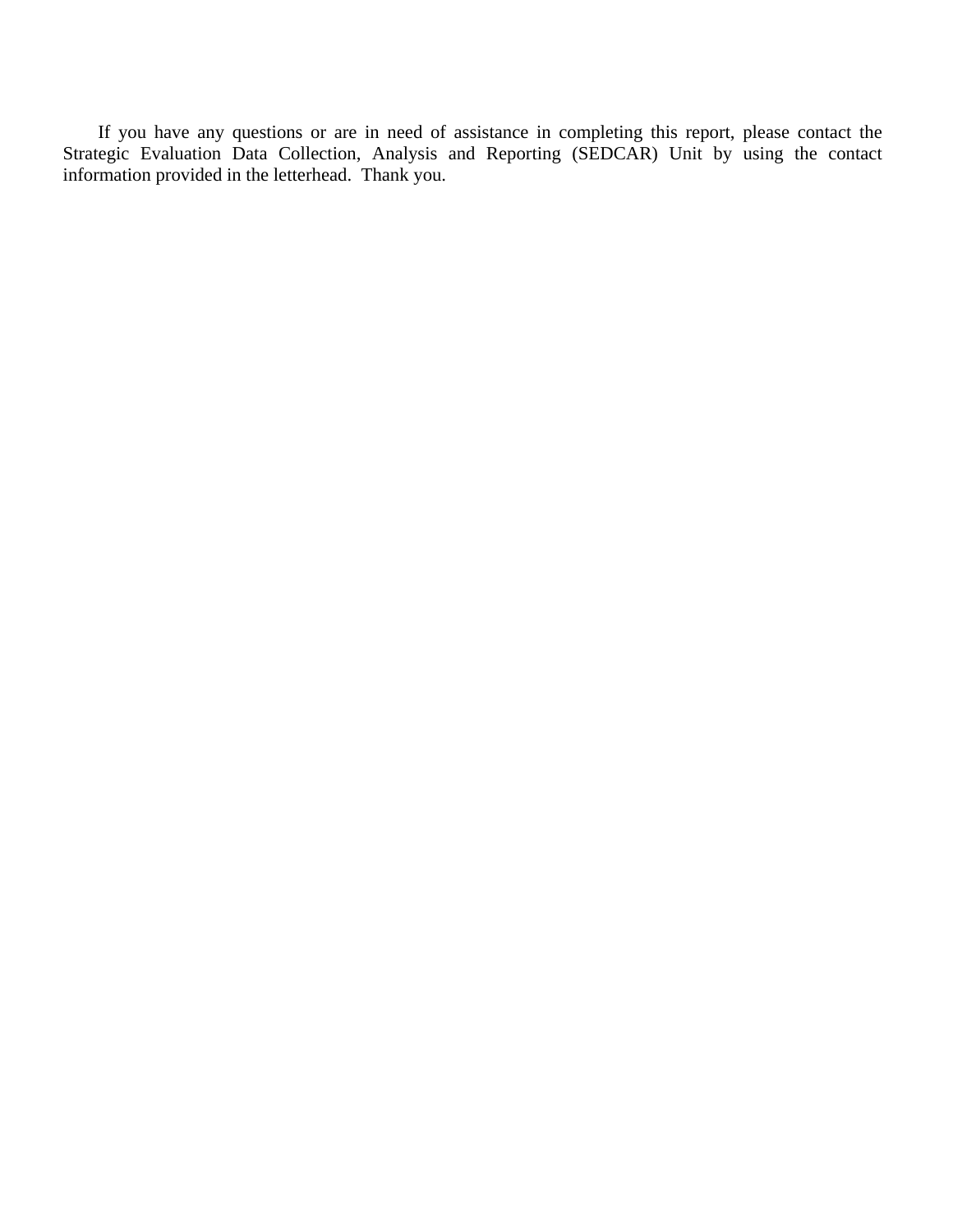## *PD-7 — Public School District Report:*

### **Preschool Special Education Programs and Services (Provided Pursuant to Section 4410 or 4201) for Students with Disabilities, Ages 2-5. July 1, 2005 to June 30, 2006**

*Instructions:* 1. All Public School Districts must complete this side of the report, and, as appropriate, the entries on the reverse side. 2. This report must be submitted through our web-based PD data system at http://pd.nysed.gov between July 1, 2006 and August 11, 2006. Paper copies of this report will not be accepted. 3. Retain one copy (and supporting documentation) in your school district for reference and audit purposes. The required retention period ends June 30, 2013. 4. If you have questions about this report, please call (518) 486-4678, or e-mail your question to vesidcar@mail.nysed.gov

 Check here if no students were provided preschool special education services pursuant to Section 4410 or 4201. If this box is checked and you have submitted this information through our website at http://pd.nysed.gov your report is complete.

| <b>School District Information</b>                                     |  |  |  |  |  |  |  |  |
|------------------------------------------------------------------------|--|--|--|--|--|--|--|--|
| (Enter 12-digit SED Code Below)                                        |  |  |  |  |  |  |  |  |
|                                                                        |  |  |  |  |  |  |  |  |
| <b>SCHOOL DISTRICT NAME</b>                                            |  |  |  |  |  |  |  |  |
|                                                                        |  |  |  |  |  |  |  |  |
| ADDRESS (include building name, room number, or mail stop information) |  |  |  |  |  |  |  |  |
|                                                                        |  |  |  |  |  |  |  |  |
|                                                                        |  |  |  |  |  |  |  |  |
|                                                                        |  |  |  |  |  |  |  |  |
| <b>CITY</b><br><b>STATE</b><br>ZIP                                     |  |  |  |  |  |  |  |  |

| <b>Contact Person Information *</b> |            |  |  |  |  |
|-------------------------------------|------------|--|--|--|--|
| <b>NAME</b>                         |            |  |  |  |  |
| <b>TITLE</b>                        |            |  |  |  |  |
|                                     |            |  |  |  |  |
| TELEPHONE (include Area Code)       | <b>FAX</b> |  |  |  |  |
| <b>E-MAIL ADDRESS</b>               |            |  |  |  |  |

All correspondence from SEDCAR will be directed to the contact person identified in the PD web based data entry system at http://pd.nysed.gov Please keep the contact person information current, including the e-mail address as most communication will occur via e-mail.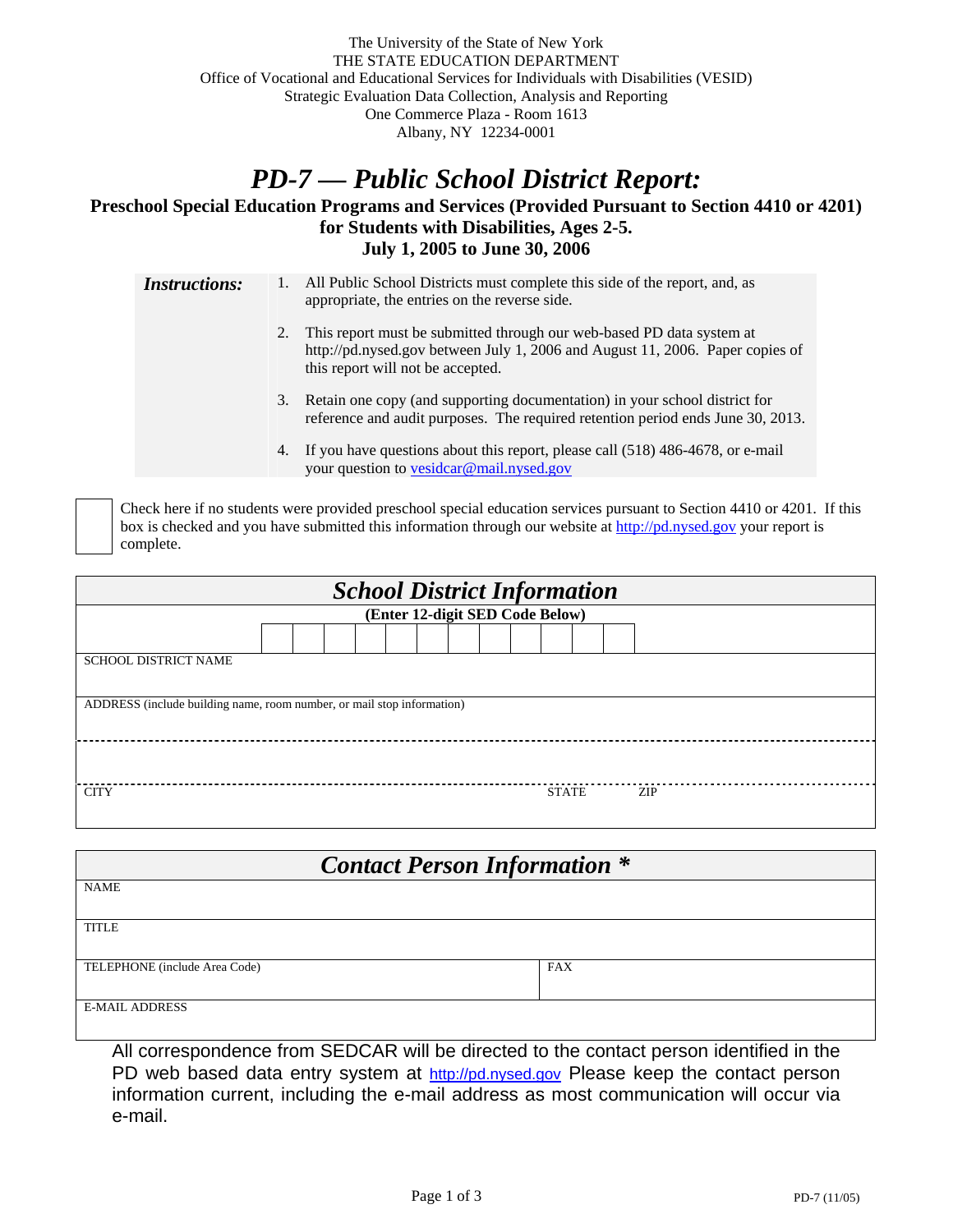- 1. Report information for **all** preschool students who were the responsibility of your school district Committee on Preschool Special Education (CPSE) and were provided preschool special education programs/services, pursuant to Section 4410 or 4201 of the Education Law, during the time period July 1, 2005 to June 30, 2006.
	- Any student who is declassified or relocates or otherwise discontinues such services any time after July 1, 2005 should be reported.
	- Any student who is classified by the CPSE or relocates to this school district and receives such programs/services any time during the period on or after July 1, 2005 and on or before June 30, 2006 should be reported.
- 2. Preschool students who discontinue to receive programs/services pursuant to Section 4410 or 4201 of the Education Law before July 1, 2005 or begin to receive such services after June 30, 2006 should **not** be included in this report.
- 3. Student age should be based on December 1, 2005.
- 4. Each student should be reported once. Students receiving two types of programs/services should be reported in the category attended for the majority of time they received programs/services pursuant to Section 4410 or 4201 of the Education Law. Students provided two types of programs/services, each for 50 percent of the school day, should be reported in the numerically lower line number. (For example, a student receiving a Half-Day (2.5 hours or less) Special Class Program in Segregated Setting (line 05) for 50 percent of the school day, should be reported in line 04.)
- 5. A student whose program/service is changed during the school year should be reported according to the most recent program/service.